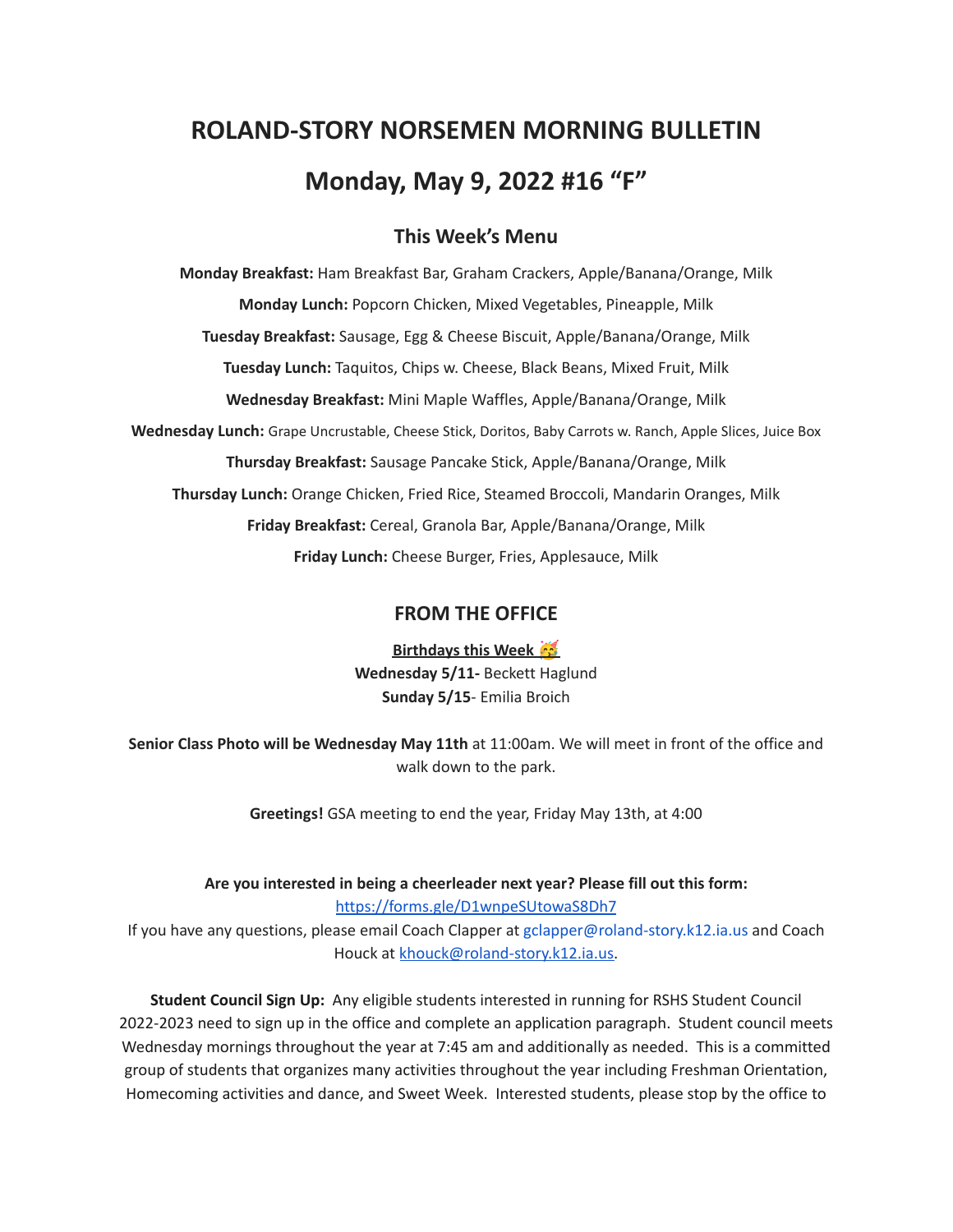pick up an application paper, **due Friday, May 13 th , by 4:00 PM.** Applications will be posted in the cafeteria for students to read from May 16-20<sup>th</sup>. Voting will take place on Monday, May 23<sup>rd</sup>, 2022, during Seminar.

**9-12 GEEKs, Theater Types, and Mock Lawyers:** Come to Ferrell's room to fill out a Letter Sheet. Each participant must have accrued at least 130 points to receive a letter.

**GEEKS-** our annual awards breakfast will be on Friday, May 13th at 7:15. It will be a potluck, so bring something to share. Plates, silverware, cups, and milk/juice will be provided. We will be announcing our Outstanding Senior!

**VOLLEYBALL MEETING-** There will be a high school volleyball meeting Monday morning (May 9th) at 7:45am in the old gym (current 9-11th graders). If you cannot make it, please contact Coach Geise PRIOR to the meeting. Excited to see you all!!

(A meeting for current 8th graders will be at the middle school the next day.)

# **Seniors: Friday May 20th- Mandatory to walk in graduation ceremony**

- Bowling at 9am/ Hot Dogs and Chips at 10:30/ Leave by 11:25
	- Graduation Practice 11:30-12:45
	- Walk through the elementary school at 1:30



**[COUNSELOR FOLDER](https://docs.google.com/document/d/1vmwczNPbDzXe9vFaG5LJMQ7NYDv-i4oQJHybqA65TUc/edit?usp=sharing) (9-12)-Click here**

# **Online DMACC classes for Fall 2022**

An important message to remember about DMACC online is that you, the student, must register for the class. Once you register online then the counseling department receives a notice to approve it.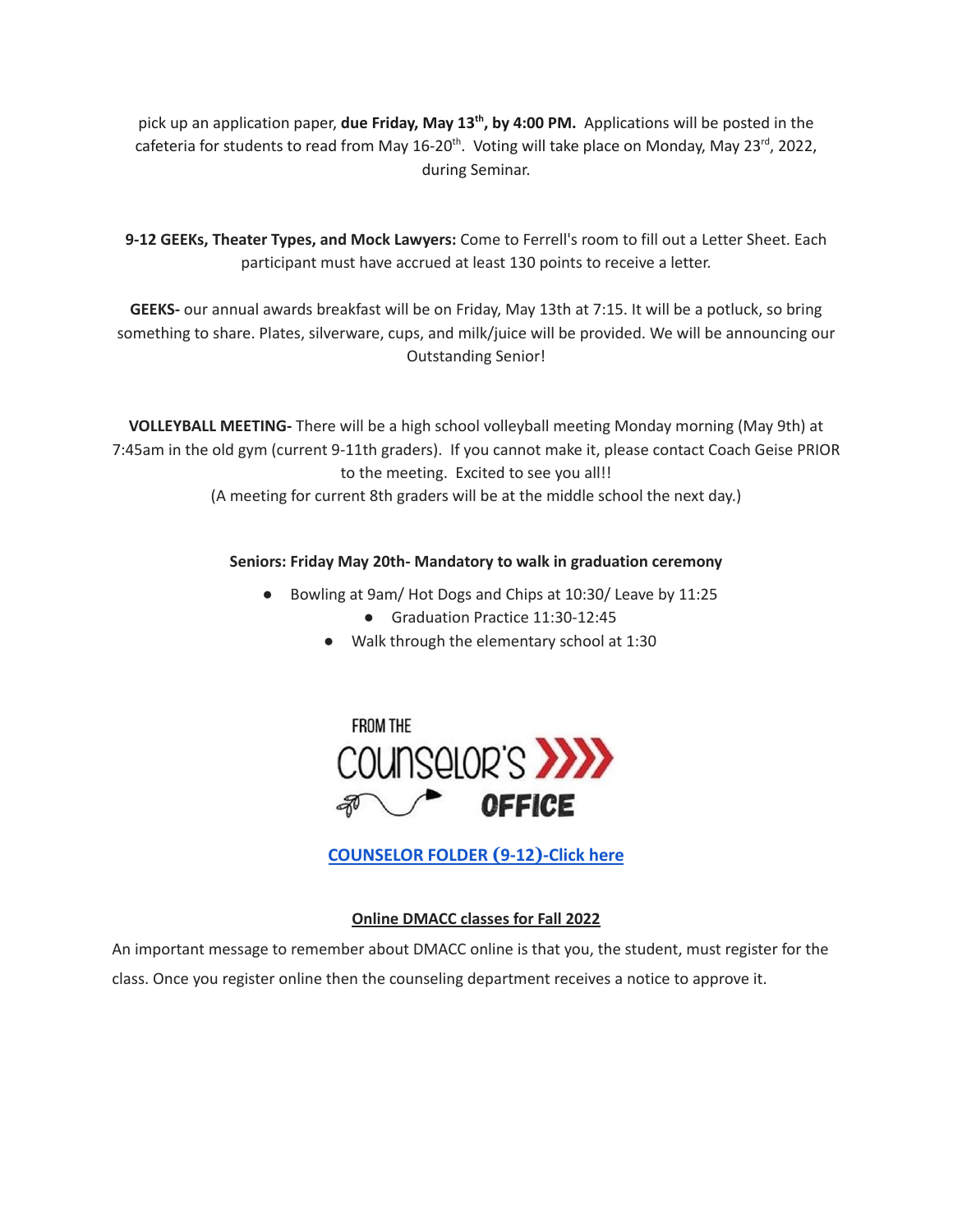

#### *Future Seminar Career Presentations*

#### **Tuesday, May 10 \*Medical Fields -Mary Greeley Presenters**

\*Students, via My Academic Plan Career Clusters you will be requested to come to these presentations. If ANYONE wants to attend these sessions please sign up in the Counselor's office at least one day prior to the presentation!

*RS students, take time for your mental health* by registering for this "Teens Training Teens-Psychological First Aid (PFA)" This 3-hour online course will teach students how to manage their distress and cope with post-disaster stress and adversity. (See [attached](https://drive.google.com/file/d/18ZxsDgb9mTVccDP5AD1ejwqoEi1MNUwE/view?usp=sharing) flyer.)



#### [StudentScholarships.org](https://drive.google.com/file/d/1qEKcx3GVK6vi8DB_QD_Px65Do1Dedcz6/view?usp=sharing) Newsletter

1) Jameela Jamil x I Weigh Scholarship- \$5,000 due 5/18

2) Full Circle Scholarship- \$15,000 due 5/31

3) Know Your Worth Scholarship- \$10,000 due 6/1

4) Girls Impact the World Scholarship Awards- \$5,000 due 6/1

5) Community Leadership Scholarship- \$1,000 due 6/15

6) Navigate Your Future Scholarship- \$2,500 due 6/24

7) CIA Undergraduate Scholarship Program- \$25,000 due 6/27

8) Women in Trades Scholarship- \$3,000 due 6/30

9) Sterling Law Offices Annual College Scholarship- \$1,000 due 6/30

10) Future of Sports Scholarship Program- \$1,000 due 6/30

11) Keches Law Group Scholarship- \$1,500 due 6/30

12) AGMA Foundation Scholarship Program- \$20,000 due 7/1

13) New Silver Fintech Scholarship- \$5,000 due 7/31